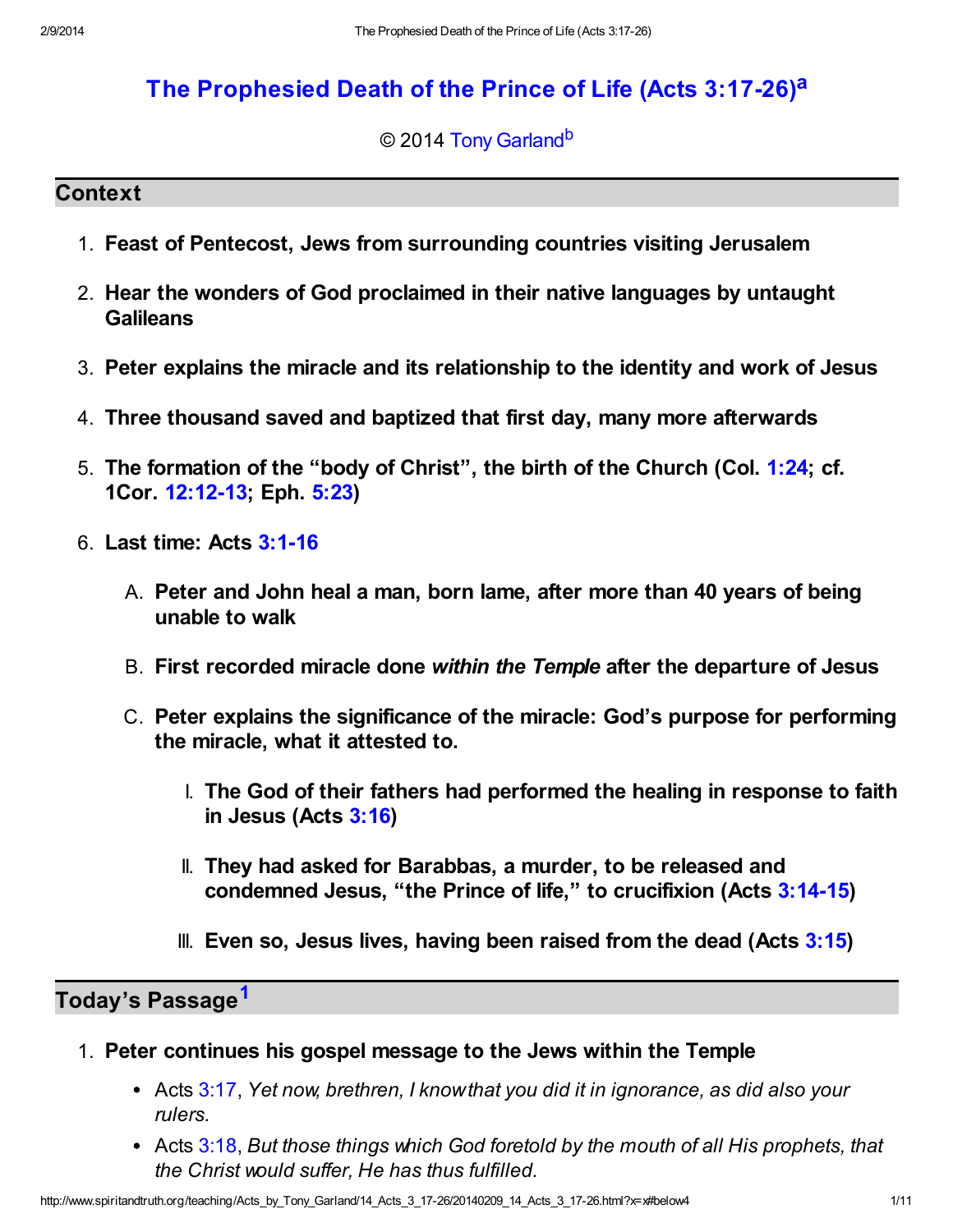- Acts [3:19](http://www.spiritandtruth.org/bibles/nasb/b44c003.htm#Acts_C3V19), Repent therefore and be converted, that your sins may be blotted out, so that times of refreshing may come from the presence of the Lord,
- Acts [3:20](http://www.spiritandtruth.org/bibles/nasb/b44c003.htm#Acts_C3V20), and that He may send Jesus Christ, who was preached to you before,
- Acts [3:21](http://www.spiritandtruth.org/bibles/nasb/b44c003.htm#Acts_C3V21), whom heaven must receive until the times of restoration of all things, which God has spoken by the mouth of all His holy prophets since the world began.
- Acts [3:22](http://www.spiritandtruth.org/bibles/nasb/b44c003.htm#Acts_C3V22), For Moses truly said to the fathers, 'The LORD your God will raise up for you a Prophet like me from your brethren. Him you shall hear in all things, whatever He says to you.
- Acts [3:23](http://www.spiritandtruth.org/bibles/nasb/b44c003.htm#Acts_C3V23), And it shall be that every soul who will not hear that Prophet shall be utterly destroyed from among the people.'
- <span id="page-1-0"></span>• Acts [3:24](http://www.spiritandtruth.org/bibles/nasb/b44c003.htm#Acts_C3V24), Yes, and all the prophets, from Samuel and those who follow, as many as have spoken, have also foretold these days. $4$
- Acts [3:25](http://www.spiritandtruth.org/bibles/nasb/b44c003.htm#Acts_C3V25), You are sons of the prophets, and of the covenant which God made with our fathers, saying to Abraham, 'And in your seed all the families of the earth shall be blessed.'
- Acts [3:26](http://www.spiritandtruth.org/bibles/nasb/b44c003.htm#Acts_C3V26), To you first, God, having raised up His Servant Jesus, sent Him to bless you, in turning away every one of you from your iniquities.

# Messiah's suffering and redeeming death foretold

- 1. Acts [3:17-18](http://www.spiritandtruth.org/bibles/nasb/b44c003.htm#Acts_C3V17), Yet now, brethren, I know that you did it in ignorance, as did also your rulers. But those things which God foretold by the mouth of all His prophets, that the Christ would suffer, He has thus fulfilled.
- <span id="page-1-1"></span>2. Their ignorance included a biased or incomplete understanding of their own Old Testament.
	- A. They focused on the victory passages rather than the suffering passages concerning the predicted Messiah
		- I. As one famous rabbi (Nachmanides, 1194-1270) related, "Jews do not believe that Jesus was the Messiah because . . . he did not usher in an age of universal peace as Isaiah had prophesied . . . (Isa. [2:4\)](http://www.spiritandtruth.org/bibles/nasb/b23c002.htm#Isa._C2V4)."<sup>[5](#page-9-2)</sup>
		- II. This unbalanced reading of the OT still prevails among Jews—mainly due to a stubborn refusal to consider Jesus as the promised Jewish Messiah.
		- III. The great irony: those that haven't given up on the Messianic hope completely still await a victorious king, but deny Jesus, perhaps the most well-known person of all history—the prophesied Suffering Servant Who has already come and gone!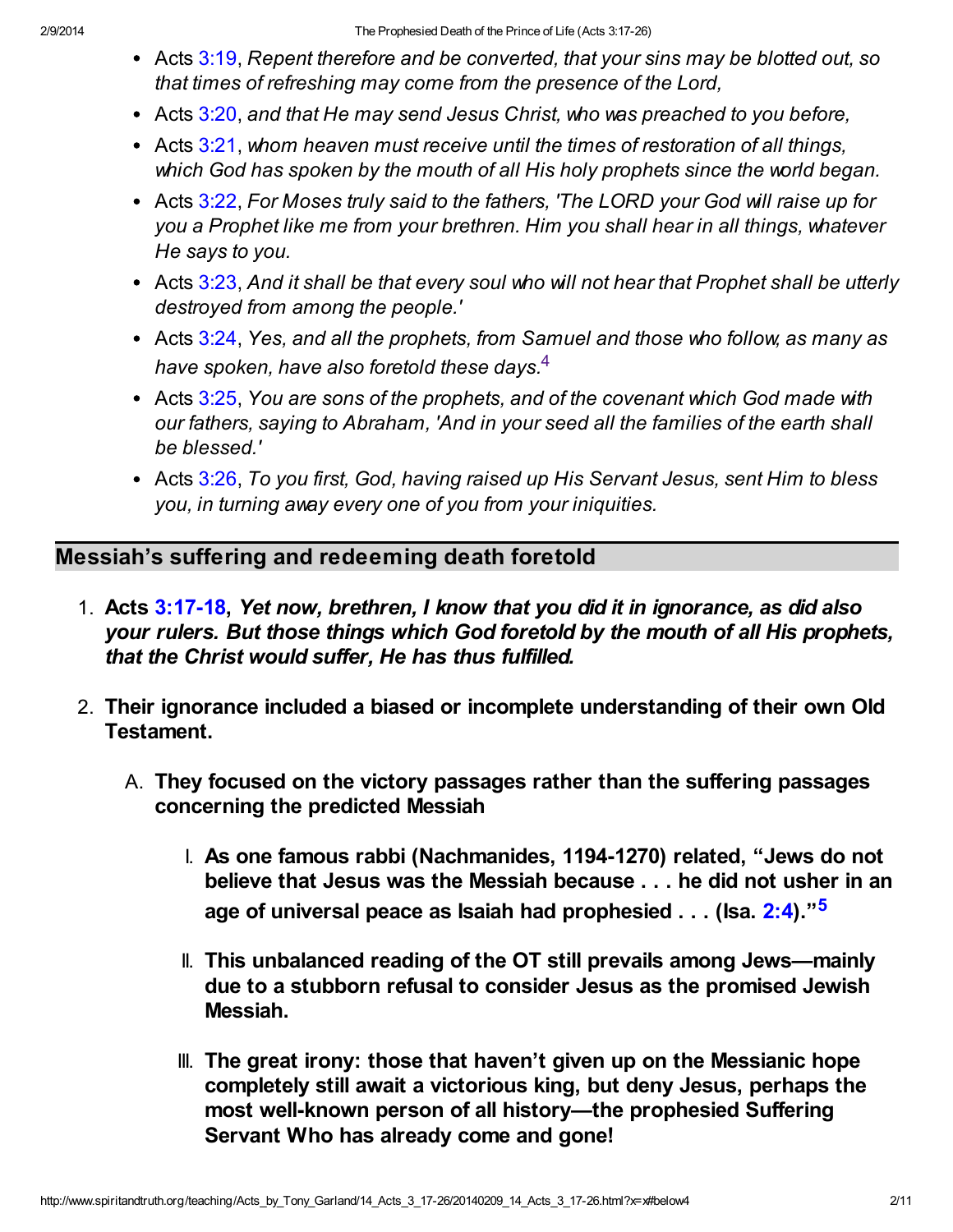- $N$ . Their refusal to accept Jesus as Messiah coupled with their ongoing expectation of a victorious Messiah on their own terms sets them up for deception by the coming Antichrist, the pseudo-Christ who will gain a world-wide following, including among the Jews (Dan. [9:27;](http://www.spiritandtruth.org/bibles/nasb/b27c009.htm#Dan._C9V27) John [5:43](http://www.spiritandtruth.org/bibles/nasb/b43c005.htm#John_C5V43)).
- B. Even so, it can readily be seen that numerous OT passages predict a suffering Messiah. Some even revealed that He would die (e.g., Gen. [3:15;](http://www.spiritandtruth.org/bibles/nasb/b01c003.htm#Gen._C3V15) Ps. [22:15](http://www.spiritandtruth.org/bibles/nasb/b19c022.htm#Ps._C22V15); Isa. [53:8](http://www.spiritandtruth.org/bibles/nasb/b23c053.htm#Isa._C53V8); [49:5-7](http://www.spiritandtruth.org/bibles/nasb/b23c049.htm#Isa._C49V5); Dan. [9:26](http://www.spiritandtruth.org/bibles/nasb/b27c009.htm#Dan._C9V26))
- 3. Isaiah [53](http://www.spiritandtruth.org/bibles/nasb/b23c053.htm#Isa._C53V1)  The "holy of holies" of prophetic passages concerning the atoning work of Messiah
	- A. A bona fide prophecy It is beyond question that this passage was written and in circulation prior to the birth of Christ.
		- I. Cited numerous times within the NT.
		- II. The Ethiopian eunuch, who comes to faith in chapter 8 of Acts was reading this very passage (Acts [8:30-35\)](http://www.spiritandtruth.org/bibles/nasb/b44c008.htm#Acts_C8V30).
		- III. Evidence from the Dead Sea Scrolls
			- a. Conservative scholars believe Isaiah to have been written no later than 680 B.C. However, prior to the discovery of the Dead Sea Scrolls, the earliest copy of Isaiah's book was from around 900 A.D. - some 1600 years later. With the discovery of the Dead Sea Scrolls in 1947, all this changed. The scrolls were found to contain much earlier copies of biblical texts including a complete copy of Isaiah's writings known as the "Great Isaiah Scroll." This scroll has been dated by experts using both radiocarbon and analysis of the writing.
			- b. Pieces of the Isaiah Scroll have been carbon-14 dated at least four times, giving calibrated date ranges between 335-324 BC and 202-107 BC; there have also been numerous paleographic and scribal dating studies placing the scroll around 150-100 BC.
	- B. What did Isaiah predict?
		- Isa. [53:1,](http://www.spiritandtruth.org/bibles/nasb/b23c053.htm#Isa._C53V1) Who has believed our report? And to whom has the arm of the LORD been revealed?
		- $\bullet$  Isa. [53:2,](http://www.spiritandtruth.org/bibles/nasb/b23c053.htm#Isa._C53V2) For He shall grow up before Him as a tender plant, And as a root out of dry ground. He has no form or comeliness; And when we see Him, There is no beauty that we should desire Him.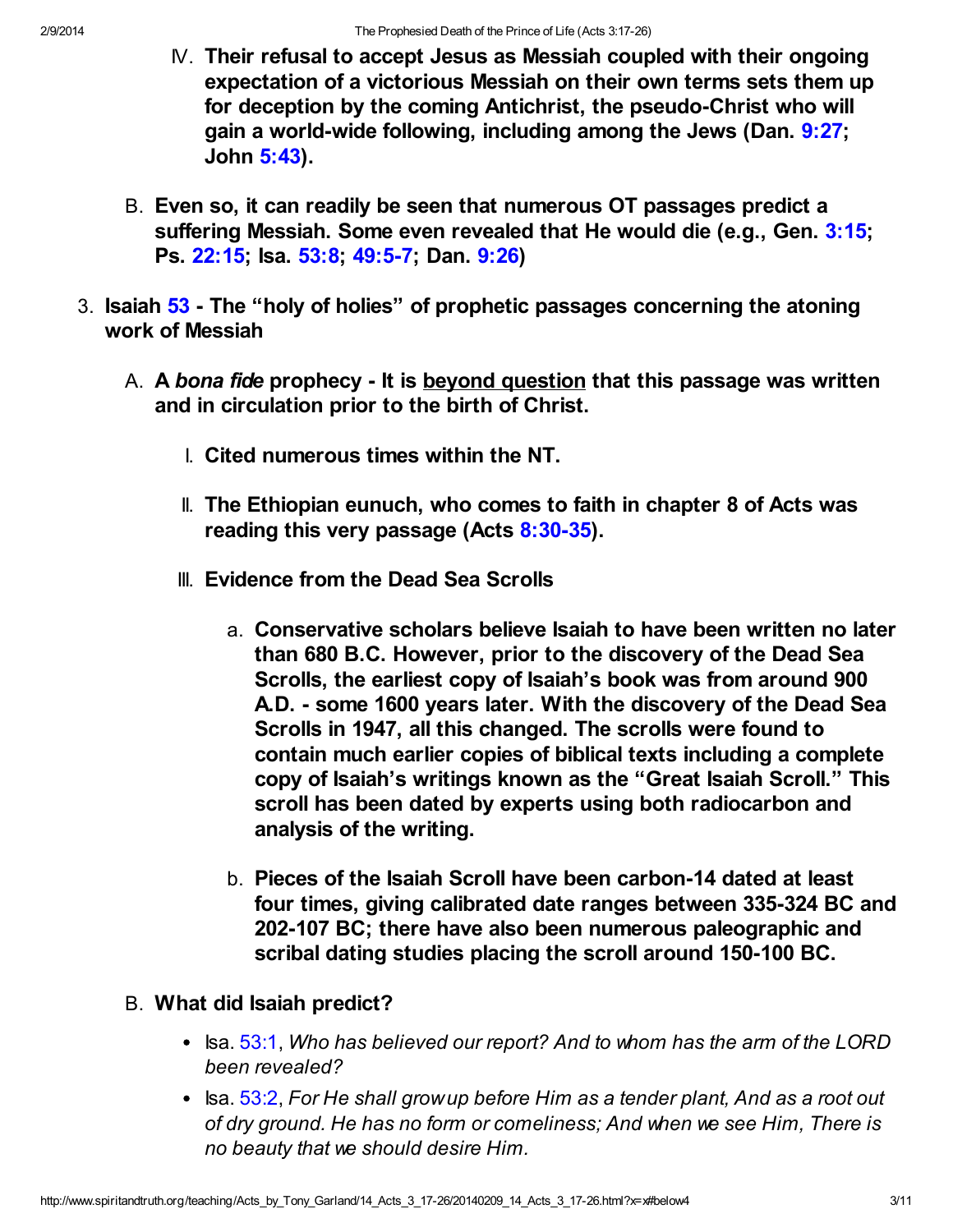- $\bullet$  Isa.  $53:3$ , He is despised and rejected by men, A Man of sorrows and acquainted with grief. And we hid, as it were, our faces from Him; He was despised, and we did not esteem Him.
- Isa. [53:4,](http://www.spiritandtruth.org/bibles/nasb/b23c053.htm#Isa._C53V4) Surely He has borne our griefs And carried our sorrows; Yet we esteemed Him stricken, Smitten by God, and afflicted.
- Isa. [53:5,](http://www.spiritandtruth.org/bibles/nasb/b23c053.htm#Isa._C53V5) But He was wounded for our transgressions, He was bruised for our iniquities; The chastisement for our peace was upon Him, And by His stripes we are healed.
- $\bullet$  Isa. [53:6,](http://www.spiritandtruth.org/bibles/nasb/b23c053.htm#Isa._C53V6) All we like sheep have gone astray; We have turned, every one, to his own way; And the LORD has laid on Him the iniquity of us all.
- Isa. [53:7,](http://www.spiritandtruth.org/bibles/nasb/b23c053.htm#Isa._C53V7) He was oppressed and He was afflicted, Yet He opened not His mouth; He was led as a lamb to the slaughter, And as a sheep before its shearers is silent, So He opened not His mouth.
- $\bullet$  Isa.  $53:8$ , He was taken from prison and from judgment, And who will declare His generation? For He was cut off from the land of the living; For the transgressions of My people He was stricken.
- Isa.  $53:9$ , And they made His grave with the wicked-But with the rich at His death, Because He had done no violence, Nor was any deceit in His mouth.
- $\bullet$  Isa. [53:10,](http://www.spiritandtruth.org/bibles/nasb/b23c053.htm#Isa._C53V10) Yet it pleased the LORD to bruise Him; He has put Him to grief. When You make His soul an offering for sin, He shall see His seed, He shall prolong His days, And the pleasure of the LORD shall prosper in His hand.
- $\bullet$  Isa. [53:11,](http://www.spiritandtruth.org/bibles/nasb/b23c053.htm#Isa._C53V11) He shall see the labor of His soul, and be satisfied. By His knowledge My righteous Servant shall justify many, For He shall bear their iniquities.
- $\bullet$  Isa. [53:12,](http://www.spiritandtruth.org/bibles/nasb/b23c053.htm#Isa._C53V12) Therefore I will divide Him a portion with the great, And He shall divide the spoil with the strong, Because He poured out His soul unto death, And He was numbered with the transgressors, And He bore the sin of many, And made intercession for the transgressors.

### I. To summarize:

- 1. The individual was considered a criminal by many and was despised by the religious leaders. Many even today consider Jesus' death on the cross to be the failure of his movement—although this passage reveals it has quite another purpose.
- 2. The individual is punished for the transgressions of others yet in his punishment those who transgressed are healed.
- 3. The iniquity (sinful errors) of all men were to be laid upon this individual.
- 4. The individual did not attempt to defend himself from the accusations brought against him.
- 5. The individual was put to death. His death was associated with the sins of the people.
- 6. The individual's death and burial is associated with both the wicked and the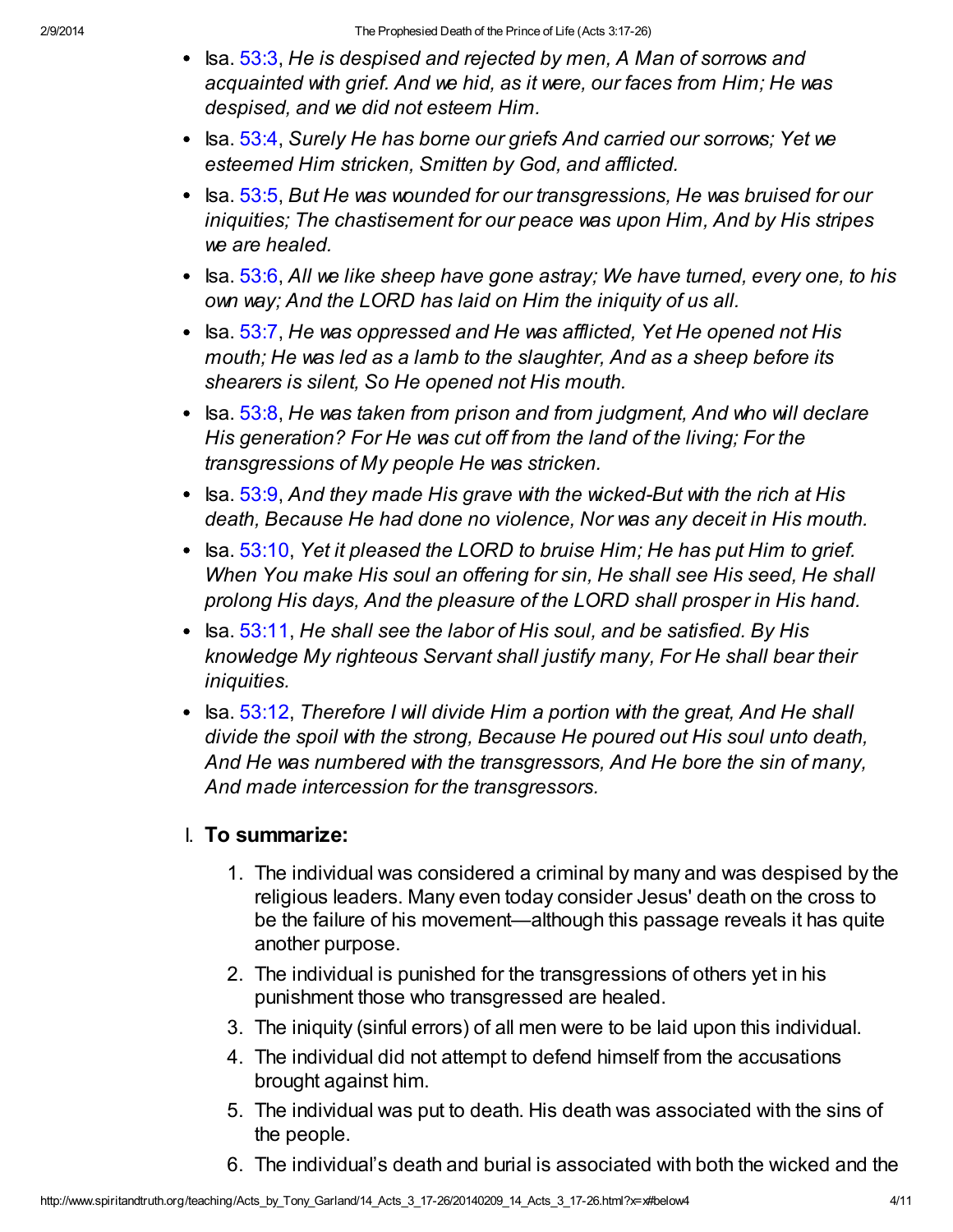rich. History records that Jesus was crucified between two common criminals and buried in a rich religious leader's personal tomb.

- 7. The individual's soul (life) was made an offering for sin. His death was required in order to atone for the sins of others. This is how their sins are "blotted out," as Peter mentions in verse 19.
- 8. By his death, the individual will make many righteous. This is what many Christians call "the great exchange," when the sins of mankind are placed upon Jesus and his perfect righteousness is then accounted to those who accept his work on their behalf. The sins of man lay upon God incarnate and the righteousness of God cover/clothe the sinful ones.
- 9. The "intercession" described here relates to the reconciliation of humans, who are sinful by nature and by practice, with a holy God who will not abide with sin.
- II. Can you think of a Jewish individual, known to history, who . . .
	- . . . was truly righteous, without sin?
	- ... was rejected by the people, even His own people, Israel?
	- . . . died a cruel death?
	- ... bore the sins of others, reconciling them to God?

# A Prophet like Moses

- 1. Peter appeals to Moses, whom the Jews revere
	- A. Acts [3:22-23](http://www.spiritandtruth.org/bibles/nasb/b44c003.htm#Acts_C3V22), For Moses truly said to the fathers, The LORD your God will raise up for you a Prophet like me from your brethren. Him you shall hear in all things, whatever He says to you. And it shall be that every soul who will not hear that Prophet shall be utterly destroyed from among the people.'
	- B. Referring primarily to Deu. [18:18-19,](http://www.spiritandtruth.org/bibles/nasb/b05c018.htm#Deu._C18V18) wherein God says to Moses, I will raise up for them a Prophet like you from among their brethren, and will put My words in His mouth, and He shall speak to them all that I command Him. And it shall be that whoever will not hear My words, which He speaks in My <u>name, I will require it of him</u>.<sup>[6](#page-9-3)</sup>
	- C. Peter is making the connection: Jesus, Whom you crucified, was this Prophet predicted by God through Moses—whom you say you revere.
- <span id="page-4-2"></span><span id="page-4-1"></span><span id="page-4-0"></span>2. I will require it of him: require what?
	- A. MT,<sup>[8](#page-9-4)</sup> "require it" is  $\complement\supseteq\mathbb{N}$  [ed̪rōš], meaning to "give a responsible presentation of an action or wrong done, <u>reporting to a superior</u>"<sup>[7](#page-9-5)</sup>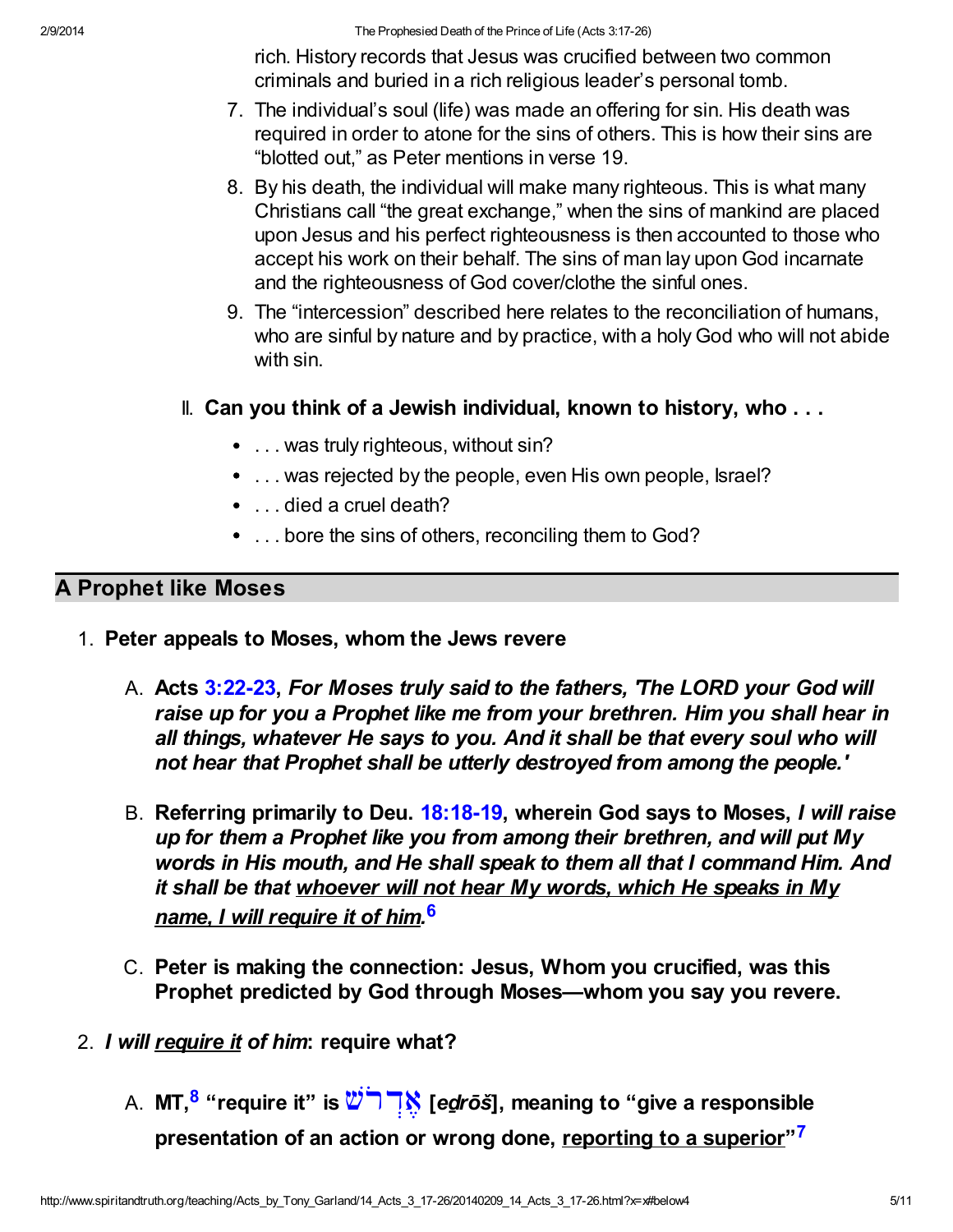- <span id="page-5-0"></span>B. LXX,  $\hat{\epsilon}$ κδικήσω [ekdikēsō] from  $\hat{\epsilon}$ κδίκησις [ekdikēsis] "(1) as an act of [retributive justice vengeance, punishment, revenge . . . ; \(2\)](http://www.spiritandtruth.org/fontsu/index.htm)  $\frac{\hat{\epsilon} \delta \iota \kappa \eta \sigma \iota \nu}{\epsilon}$ ποιεΐν [edikēsin poiein]  $\dots$  give justice, see to it that justice is done."<sup>[9](#page-9-6)</sup>
- <span id="page-5-1"></span>C. NET: "I will personally hold responsible anyone who then pays no attention to the words that prophet speaks in my name."<sup>[10](#page-9-7)</sup>
- <span id="page-5-2"></span>D. JSB: "If anyone fails to heed the words he speaks in My name, I myself will call him into account."<sup>[11](#page-9-8)</sup>
- E. Peter interpreted this to mean utter destruction because everyone is guilty of sin before a Holy God. When His justice is served, those without Christ will perish in hell!
- 3. What are some of the remarkable words this "Prophet like Moses" said which can only be ignored at great peril?
	- John [8:24,](http://www.spiritandtruth.org/bibles/nasb/b43c008.htm#John_C8V24) Therefore I said to you that you will die in your sins; for if you do not believe that I am He, you will die in your sins.
	- John [14:6,](http://www.spiritandtruth.org/bibles/nasb/b43c014.htm#John_C14V6) I am the way, the truth, and the life. No one comes to the Father except through Me.
	- Mat. [10:32,](http://www.spiritandtruth.org/bibles/nasb/b40c010.htm#Mat._C10V32) whoever confesses Me before men, him I will also confess before My Father who is in heaven.
	- Luke [10:16,](http://www.spiritandtruth.org/bibles/nasb/b42c010.htm#Luke_C10V16) He who hears [the Father] hears Me, he who rejects [the Father] rejects Me, and he who rejects Me rejects [the Father] who sent Me.
	- John [3:36,](http://www.spiritandtruth.org/bibles/nasb/b43c003.htm#John_C3V36) He who believes in the Son has everlasting life; and he who does not believe the Son shall not see life, but the wrath of God abides on him.
	- John [6:47,](http://www.spiritandtruth.org/bibles/nasb/b43c006.htm#John_C6V47) Most assuredly, I say to you, he who believes in Me has everlasting life.
	- John [5:22-23](http://www.spiritandtruth.org/bibles/nasb/b43c005.htm#John_C5V22),  $\dots$  the Father judges no one, but has committed all judgment to the Son, that all should honor the Son just as they honor the Father. He who does not honor the Son does not honor the Father who sent Him.

# Times of refreshing and restoration

- 1. Acts [3:19-21](http://www.spiritandtruth.org/bibles/nasb/b44c003.htm#Acts_C3V19), Repent therefore and be converted, that your sins may be blotted out, so that times of refreshing may come from the presence of the Lord, and that He may send Jesus Christ, who was preached to you before, whom heaven must receive until the times of restoration of all things, which God has spoken by the mouth of all His holy prophets since the world began.
	- A. "times  $καιροι'$  [kairoi] of refreshing"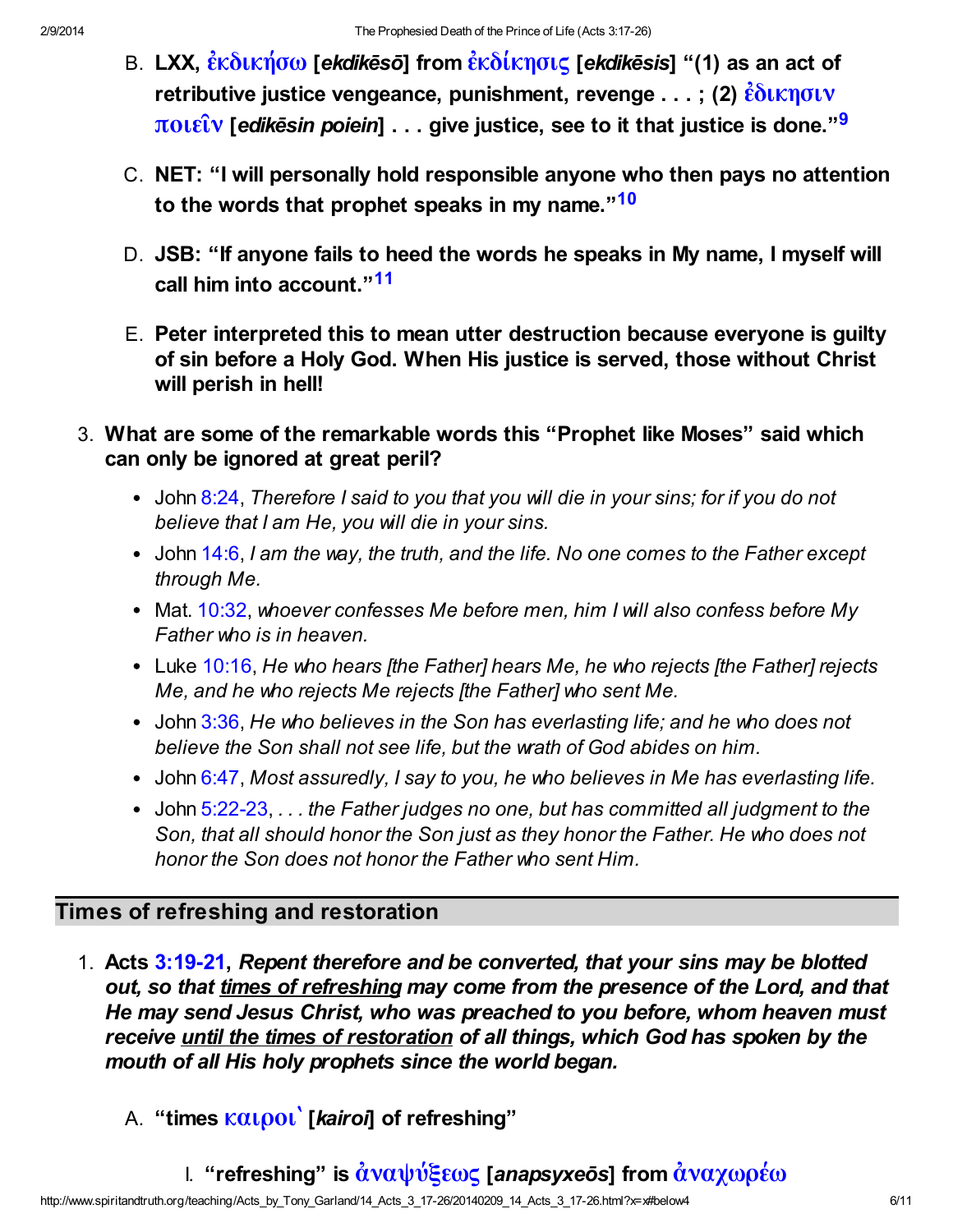<span id="page-6-1"></span><span id="page-6-0"></span>[anachōreō], can be translated as "relief, refreshment, relaxation from burdensome circumstance"<sup>[12](#page-9-9)</sup> or even as "encouragement, a state of cheer, after a difficult time"<sup>[13](#page-9-10)</sup>.

- II. A time when burdensome conditions or difficult times would come to an end for the Jews
- <span id="page-6-3"></span><span id="page-6-2"></span>B. "times  $χρόνων$  [chronōn] of restoration"
	- I. "restoration" is  $\dot{\alpha} \pi$ οκαταστάσεως [apokatastaseōs] from  $\dot{\alpha}$ ποκατ $\dot{\alpha}$ στασις [apokatastasis], to restore things to their former good state
	- II. Has in view, "the restoration not only of the true theocracy but also of that more perfect state of (even physical) things which existed before the fall"<sup>[14](#page-9-11)</sup>
	- III. Includes the answer to the question asked by the Apostles prior to Jesus' ascension in Acts, chapter 1: "Lord, will You at this time restore the kingdom to Israel?" (Acts [1:6\)](http://www.spiritandtruth.org/bibles/nasb/b44c001.htm#Acts_C1V6)
		- a. Jesus answer refers to both "times"  $χρόνους$  [chronous] and "seasons"  $καιρον$ 'ς [kairous] — the two words which Peter uses here for the times of refreshing and restoration.<sup>[15](#page-9-12)</sup>
	- $N$ . This seems to refer to the conditions which prevail during the millennial kingdom, immediately following Jesus' return at the second coming—when the world is revitalized and many aspects of the curse are lifted.
	- V. Jesus referred to this period in Mat.  $19:28$ . Assuredly I say to you, that in the regeneration, when the Son of Man sits on the throne of His glory, you who have followed Me will also sit on twelve thrones, judging the twelve tribes of Israel.
	- VI. This is the period described in the 20th chapter of the book of Revelation and many other passages in the Old Testament.<sup>[16](#page-9-13)</sup>
- <span id="page-6-4"></span>2. Jewish conversion as a precondition for the second coming
	- A. "be converted . . . so that . . . He may send Jesus . . . whom heaven must receive until"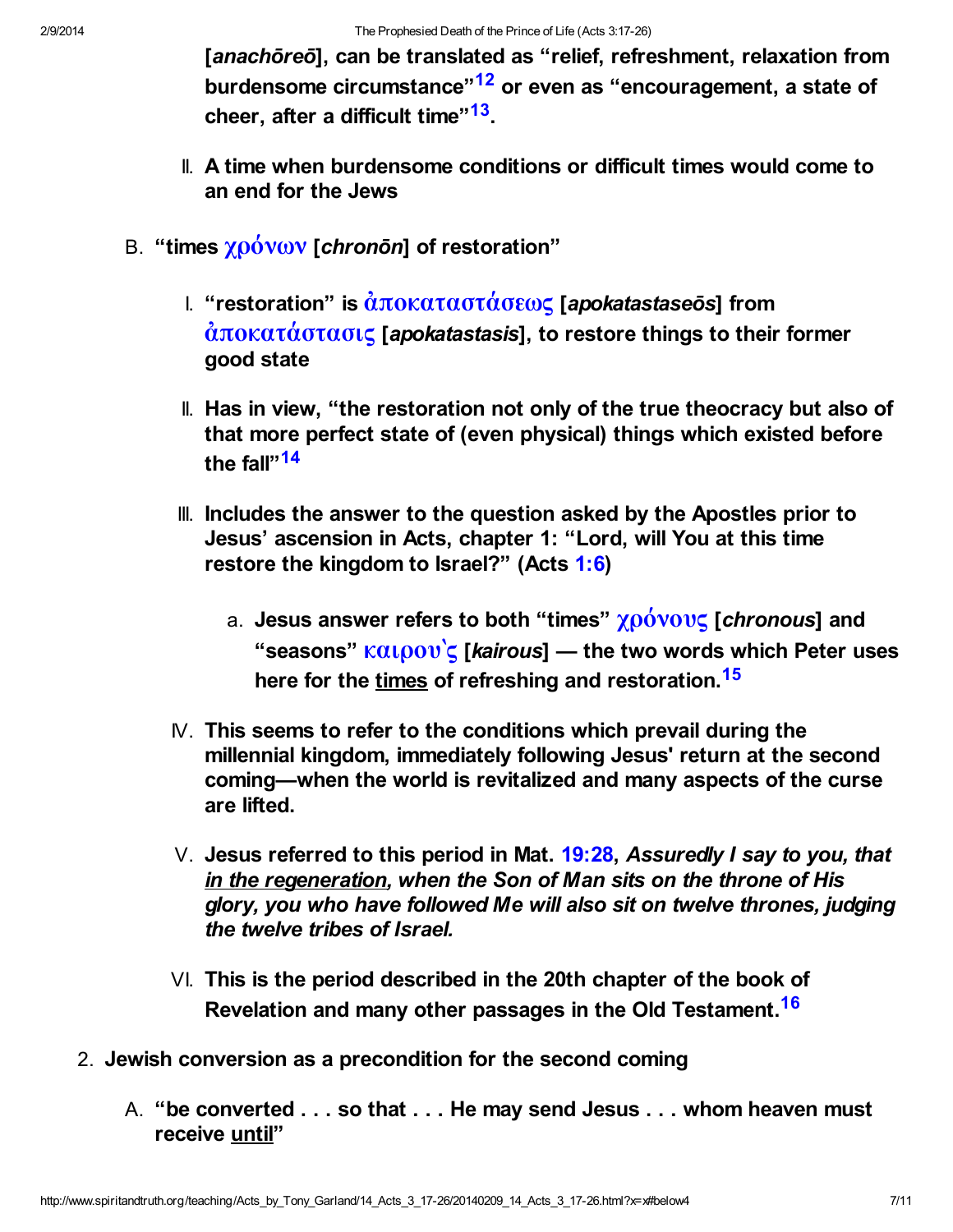B. Acts [3:26,](http://www.spiritandtruth.org/bibles/nasb/b44c003.htm#Acts_C3V26) to you first

### C. OT basis

- I. Lev. [26:38-42,](http://www.spiritandtruth.org/bibles/nasb/b03c026.htm#Lev._C26V38) You shall perish among the nations, and the land of your enemies shall eat you up. And those of you who are left shall waste away in their iniquity in your enemies' lands; also in their fathers' iniquities, which are with them, they shall waste away. But if they confess their iniquity and the iniquity of their fathers, with their unfaithfulness in which they were unfaithful to Me, and that they also have walked contrary to Me, and that I also have walked contrary to them and have brought them into the land of their enemies; if their uncircumcised hearts are humbled, and they accept their guilt, then I will remember My covenant with Jacob, and My covenant with Isaac and My covenant with Abraham I will remember; I will remember the land.
- <span id="page-7-0"></span>II. Hos.  $5:14-15$ , For I will be like a lion to Ephraim, And like a young lion to the house of Judah. I, even I, will tear them and go away; I will take them away, and no one shall rescue. I will return again to My place Till they acknowledge their offense. Then they will seek My face; In their affliction they will earnestly seek Me.<sup>[17](#page-9-14)</sup>
- D. NT basis
	- I. Luke [13:35,](http://www.spiritandtruth.org/bibles/nasb/b42c013.htm#Luke_C13V35) See! Your house is left to you desolate; and assuredly, I say to you, you shall not see Me until the time comes when you say, 'Blessed is He who comes in the name of the LORD!'
	- II. Mat. [23:39,](http://www.spiritandtruth.org/bibles/nasb/b40c023.htm#Mat._C23V39) for I say to you, you shall see Me no more till you say, 'Blessed is He who comes in the name of the LORD!'
	- $III.$  Rom. [11:26-27](http://www.spiritandtruth.org/bibles/nasb/b45c011.htm#Rom._C11V26), And so all Israel will be saved, as it is written: "The Deliverer will come out of Zion, And He will turn away ungodliness from Jacob; For this is My covenant with them, When I take away their sins."
		- a. turn away ungodliness from Jacob (who is Israel)
		- b. My covenant
		- c. When I take away their sins

### The Abrahamic Covenant

1. Acts [3:25-26](http://www.spiritandtruth.org/bibles/nasb/b44c003.htm#Acts_C3V25) You are sons of the prophets, and of the covenant which God made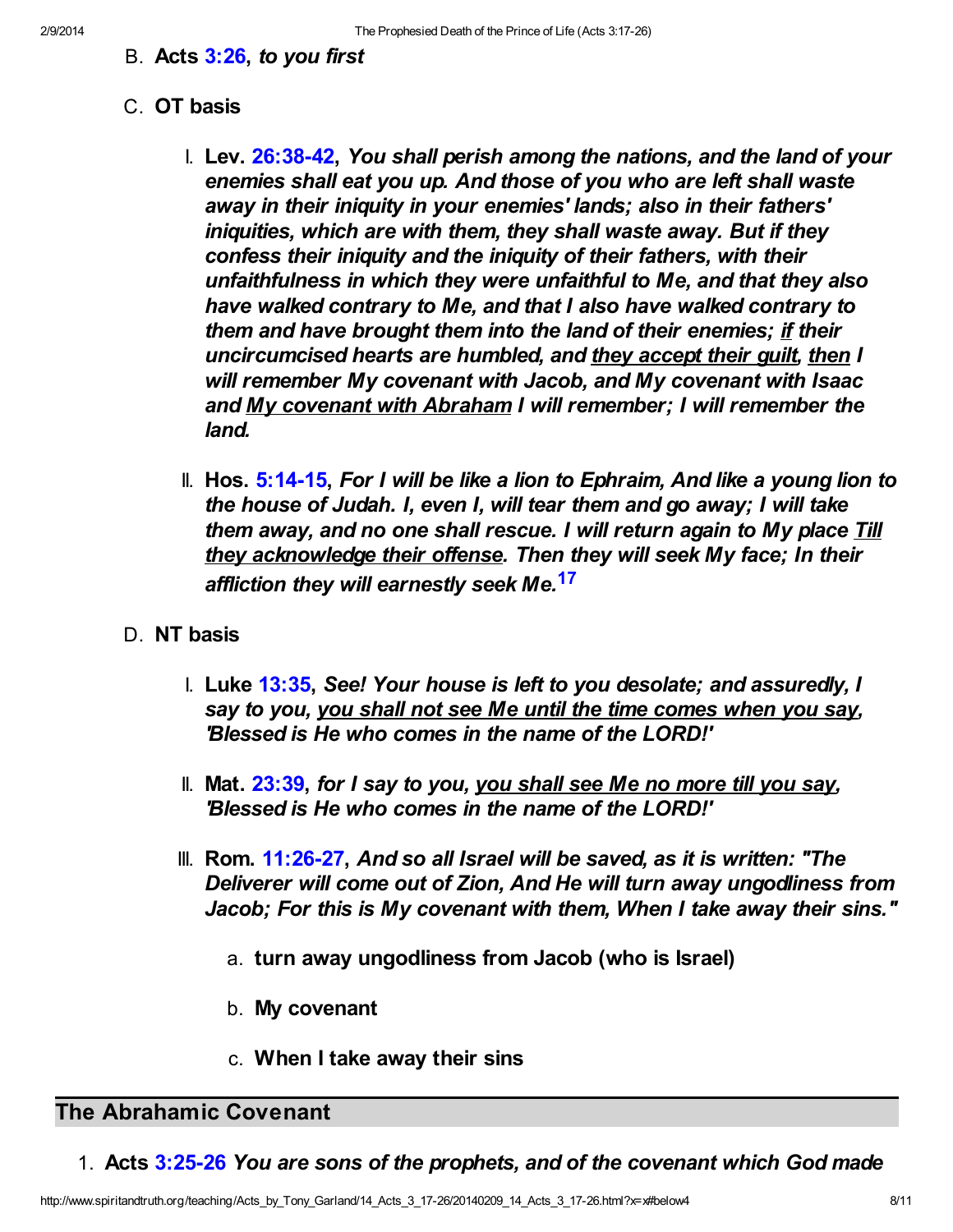with our fathers, saying to Abraham, 'And in your seed all the families of the earth shall be blessed.' To you first, God, having raised up His Servant Jesus, sent Him to bless you, in turning away every one of you from your iniquities.

- 2. In Abraham's seed all the families of earth (whether Jewish or non-Jewish) shall be blessed
- 3. Gospel of Matthew opens with the Genealogy of Christ: Mat. [1:1,](http://www.spiritandtruth.org/bibles/nasb/b40c001.htm#Mat._C1V1) The book of the genealogy of Jesus Christ, the Son of David, the Son of Abraham . . .
	- A. Abraham  $\rightarrow$  Isaac  $\rightarrow$  Jacob (who is Israel)  $\rightarrow$  Judah  $\rightarrow$  . . . David  $\rightarrow$ Solomon  $\rightarrow$  ... Joseph, the husband of Mary (Mat. [1:1-16\)](http://www.spiritandtruth.org/bibles/nasb/b40c001.htm#Mat._C1V1)
- 4. Those who are born again, trust in Christ, and are said to be "in Christ" (e.g., 1Cor. [1:21](http://www.spiritandtruth.org/bibles/nasb/b46c001.htm#1Cor._C1V21); [15:22;](http://www.spiritandtruth.org/bibles/nasb/b46c015.htm#1Cor._C15V22) 2Cor. [5:17](http://www.spiritandtruth.org/bibles/nasb/b47c005.htm#2Cor._C5V17); Col. [1:2](http://www.spiritandtruth.org/bibles/nasb/b51c001.htm#Col._C1V2); 1Th. [4:16\)](http://www.spiritandtruth.org/bibles/nasb/b52c004.htm#1Th._C4V16)
- 5. Through our identification with Christ, we become Abraham's seed and beneficiaries of promises to Abraham
	- A. Gal. [3:29,](http://www.spiritandtruth.org/bibles/nasb/b48c003.htm#Gal._C3V29) And if you are Christ's, then you are Abraham's seed, and heirs according to the promise.

Summary: Peter's explanation of the atoning work of Christ is summarized by Paul

1. Rom. [3:19-24,](http://www.spiritandtruth.org/bibles/nasb/b45c003.htm#Rom._C3V19) Now we know that whatever the law says, it says to those who are under the law, that every mouth may be stopped, and all the world may become guilty before God. Therefore by the deeds of the law no flesh will be justified in His sight, for by the law is the knowledge of sin. But now the righteousness of God apart from the law is revealed, being witnessed by the Law and the Prophets, even the righteousness of God, through faith in Jesus Christ, to all and on all who believe. For there is no difference; for all have sinned and fall short of the glory of God, being justified freely by His grace through the redemption that is in Christ **Jesus** 

Sat Feb 8 12:34:38 2014

<span id="page-8-0"></span>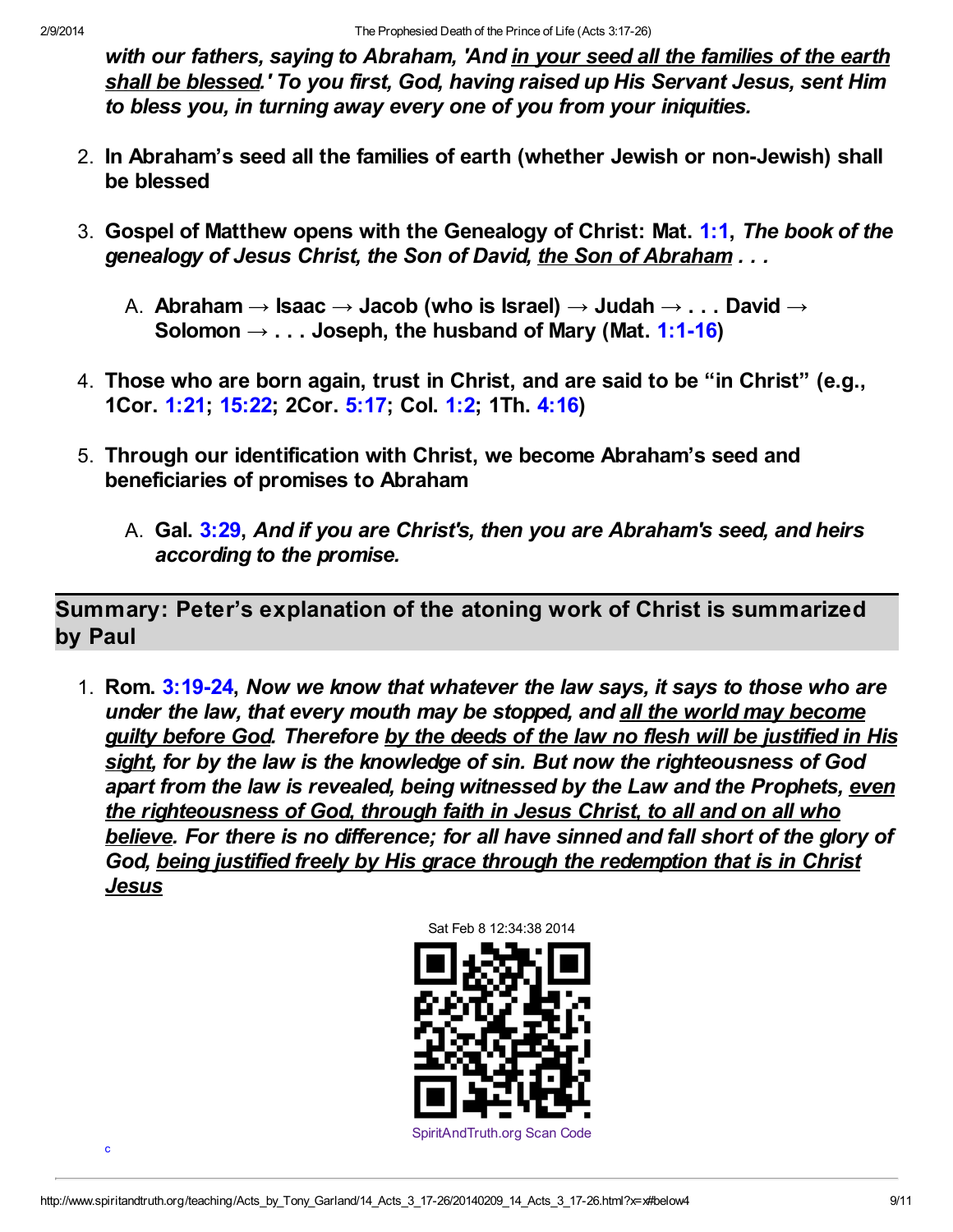#### Endnotes:

- <span id="page-9-0"></span>[1.](#page-0-0) NKJV, Acts [3:17-26](http://www.spiritandtruth.org/bibles/nasb/b44c003.htm#Acts_C3V17)
- <span id="page-9-17"></span>[2.](#page-9-15) Ref-0038, Acts [3:24-25](http://www.spiritandtruth.org/bibles/nasb/b44c003.htm#Acts_C3V24)
- <span id="page-9-18"></span>[3.](#page-9-16) Ref-1297, 298
- <span id="page-9-15"></span><span id="page-9-1"></span>[4.](#page-1-0) "Peter's mention of Samuel as the next prophet after Moses (cf. 13:20) clearly implies that Joshua did not fulfill Deuteronomy [18:15.](http://www.spiritandtruth.org/bibles/nasb/b05c018.htm#Deu._C18V15)"<sup>[2](#page-9-17)</sup> "Now it is certainly difficult to find any prophecy of Samuel that could be applied to Jesus as explicitly as the words of Moses just quoted. But Samuel was the prophet who anointed David to be king and spoke of the establishment of his kingdom (cf. 1 Sam  $16:13$  $16:13$ ; see also 13:14; 15:28; 28:17)." $3$
- <span id="page-9-16"></span><span id="page-9-2"></span>[5.](#page-1-1) Ref-1357, 193
- <span id="page-9-3"></span>[6.](#page-4-0) "A quotation from Deut [18:19,](http://www.spiritandtruth.org/bibles/nasb/b05c018.htm#Deu._C18V19) also Lev [23:29.](http://www.spiritandtruth.org/bibles/nasb/b03c023.htm#Lev._C23V29) The OT context of Lev [23:29](http://www.spiritandtruth.org/bibles/nasb/b03c023.htm#Lev._C23V29) discusses what happened when one failed to honor atonement. One ignored the required sacrifice of God at one's peril." Ref-0014, Acts [3:23](http://www.spiritandtruth.org/bibles/nasb/b44c003.htm#Acts_C3V23)
- <span id="page-9-5"></span>[7.](#page-4-1) Ref-0618, #2011
- <span id="page-9-4"></span>[8.](#page-4-2) Masoretic Text
- <span id="page-9-6"></span>[9.](#page-5-0) Ref-0380, 136
- <span id="page-9-7"></span>[10.](#page-5-1) Ref-0014, Deu. [18:19](http://www.spiritandtruth.org/bibles/nasb/b05c018.htm#Deu._C18V19)
- <span id="page-9-8"></span>[11.](#page-5-2) Ref-0934, Deu. [18:19](http://www.spiritandtruth.org/bibles/nasb/b05c018.htm#Deu._C18V19)
- <span id="page-9-9"></span>[12.](#page-6-0) Ref-0617, #433
- <span id="page-9-10"></span>[13.](#page-6-1) Ref-0617, #433
- <span id="page-9-11"></span>[14.](#page-6-2) Ref-1343, 63
- <span id="page-9-12"></span>[15.](#page-6-3) "if Israel as a whole would repent, a second more remote goal, the coming of the kingdom (times of refreshing at the second coming of Christ) would be fulfilled." Ref-0038, Acts [3:19-21](http://www.spiritandtruth.org/bibles/nasb/b44c003.htm#Acts_C3V19)
- <span id="page-9-13"></span>[16.](#page-6-4) Representative OT passages concerning the millennium include: Isa. [2:1-4](http://www.spiritandtruth.org/bibles/nasb/b23c002.htm#Isa._C2V1); Isa. [9:6](http://www.spiritandtruth.org/bibles/nasb/b23c009.htm#Isa._C9V6); Isa. [11:1-16](http://www.spiritandtruth.org/bibles/nasb/b23c011.htm#Isa._C11V1); Isa. [42:4;](http://www.spiritandtruth.org/bibles/nasb/b23c042.htm#Isa._C42V4) Isa. [60:1](http://www.spiritandtruth.org/bibles/nasb/b23c060.htm#Isa._C60V1); Isa. [65:17-25;](http://www.spiritandtruth.org/bibles/nasb/b23c065.htm#Isa._C65V17) Jer. [23:3-8;](http://www.spiritandtruth.org/bibles/nasb/b24c023.htm#Jer._C23V3) [31:31-40](http://www.spiritandtruth.org/bibles/nasb/b24c031.htm#Jer._C31V31); Eze. [40-44](http://www.spiritandtruth.org/bibles/nasb/b26c040.htm#Eze._C40V1).
- <span id="page-9-14"></span>[17.](#page-7-0) "He will remain in His place (the prophecy spanning the centuries until the second advent of Christ) until the remnant of of Israel (Zec. [12:10-13:](http://www.spiritandtruth.org/bibles/nasb/b38c012.htm#Zec._C12V10)[1;](http://www.spiritandtruth.org/bibles/nasb/b38c012.htm#Zec._C12V1) Rom. [11:26;](http://www.spiritandtruth.org/bibles/nasb/b45c011.htm#Rom._C11V26) Rev. [7:1-8\)](http://www.spiritandtruth.org/bibles/nasb/b66c007.htm#Rev._C7V1) will acknowledge their offense . . . through faith in their future incarnate Messiah-Savior (Isa. [53:1-10](http://www.spiritandtruth.org/bibles/nasb/b23c053.htm#Isa._C53V1))." Ref-1274, 1720

#### Sources:

- NKJV Unless indicated otherwise, all Scripture references are from the New King James Version, copyright © 1982 by Thomas Nelson, Inc. Used by permission. All rights reserved.
- Ref-New English Bible, electronic edition (Dallas, TX: Biblical Studies Press, 1998). [\[www.bible.org\]](http://www.bible.org/).
- 0014
- Ref-0038 John Walvoord and Roy. B. Zuck. The Bible Knowledge Commentary (Wheaton, IL: SP Publications, 1983).
- Ref-0380 Friberg, T., Friberg, B., & Miller, N. F. Vol. 4: Analytical lexicon of the Greek New Testament. Baker's Greek New Testament library. (Grand Rapids, MI: Baker Books, 2000).
- Ref-0617 James Swanson, Dictionary of Biblical Languages With Semantic Domains : Greek (New Testament), electronic ed. (Oak Harbor: Logos Research Systems, Inc., 1997).
- Ref-0618 James Swanson, Dictionary of Biblical Languages With Semantic Domains : Hebrew (Old Testament), electronic ed. (Oak Harbor: Logos Research Systems, Inc., 1997).
- Ref-0934 Adele Berlin, Marc Zvi Brettler, The Jewish Study Bible (New York, NY: Oxford University Press, 2004). ISBN:0-19-